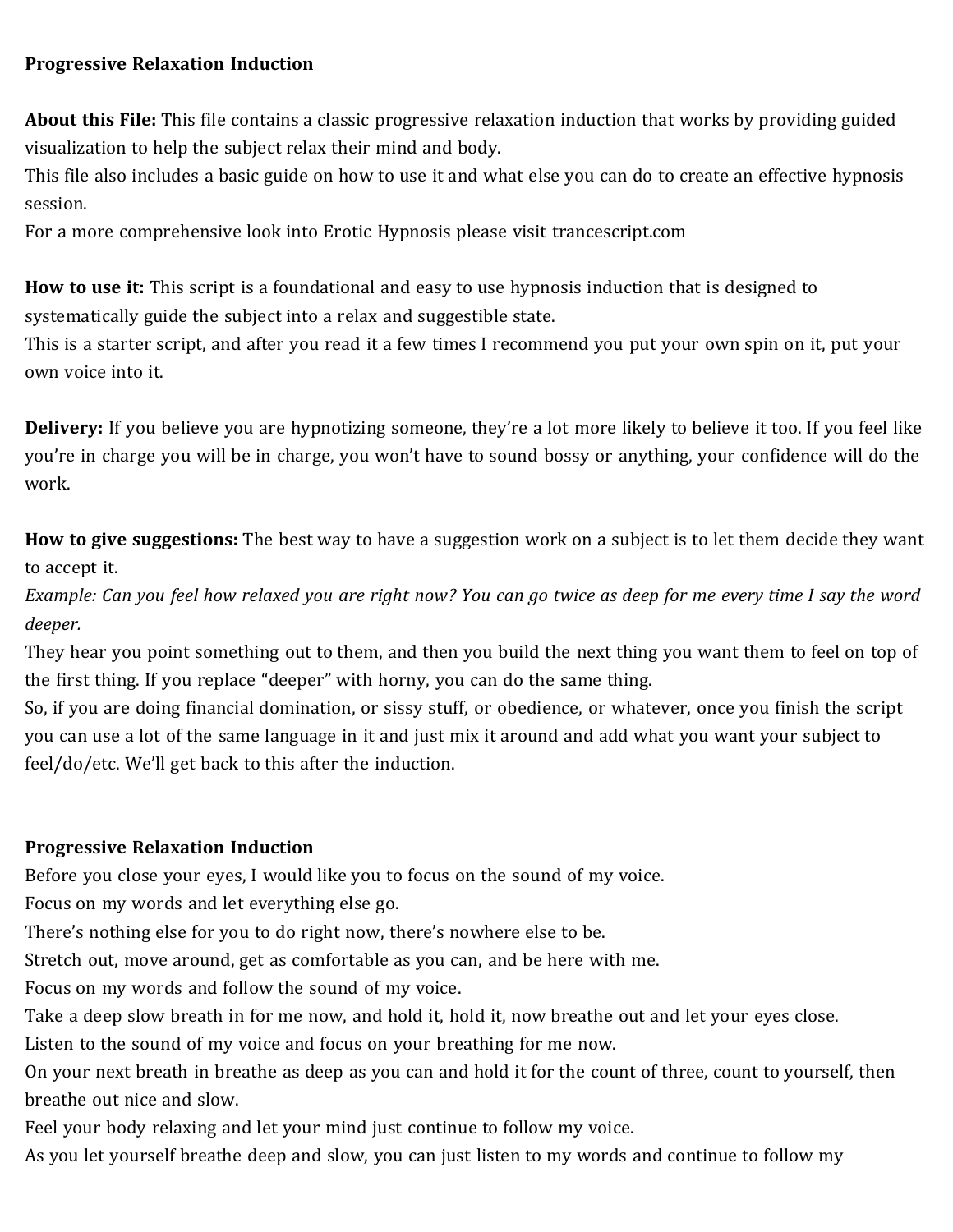suggestions.

Every breath can help your mind and body relax more and more, and when you're ready to let go you can let yourself fade into the sound of my voice.

Now, as you continue to breathe deep and slow, I would like you to see yourself in your mind.

Imagine yourself as you are right now and see yourself perfectly in your mind.

You can see how relaxed you have become, you can see your eyes are closed and you feel very calm and still. Let yourself see this, let this become perfectly clear in your mind.

As you see yourself, imagine a warm white ball of light floating over your stomach.

See the light and let yourself imagine a warm soft glow washing from the light.

Let yourself imagine your entire body bathed in warmth, and let yourself feel the soft heat spreading down to your feet.

Focus on your feet and feel the light washing away all of your tension.

Let yourself feel the heat sinking deep into your muscles and on your next breath in imagine the ball of light is swallowing your feet in deep relaxation.

You can see this in your mind, and you can feel the tension draining out of your feet as the warm glowing light starts to spread up into your ankles and deep into your calves.

Every breathe in can let warm relaxation spread deeper into your muscles, and every breath out can carry away more and more tension.

Feel the light rolling up your shins and into your knees, see the ball of light and feel the warmth massaging away the tension in your legs, feel the heat moving up into your thighs, and on your next breath out, let your legs become perfectly relaxed.

You're doing so well right now.

Let the relaxation spread up into your core and see the ball of while light washing over your stomach.

Let the deep relaxation and heat sink down into your core, let your muscles relax, and feel the deep tension in your stomach fade away.

Breathe deep and slow, and let the light wash into your spine, and feel warm relaxation moving from your lower back up into your shoulders and the base of your neck.

Feel the heat spreading up and down, soothing any tension you might be keeping in your spine and let go. Let my voice guide you into deeper relaxation and feel yourself letting go of any tension in your shoulders.

Feel the light washing up into your chest and know you can let the muscles in your chest relax.

Feel the heat spreading into your lungs and around your heart, and let yourself feel deep relaxation and calm fill you.

Breathe deep and slow, and let the sound of my voice begin to guide the light deep into your shoulders, and down your arms.

You can let your upper arms relax, letting the relaxation roll down your arms and into your wrists, and down to your fingertips.

As your hands begin to relax more and more, you may feel your hands begin to tingle slightly.

On your next breath in, you can let the warm white light wash across your face and your head.

The muscles in your scalp and your cheeks can become loose and relaxed, and you can feel deep relaxation working into your mind.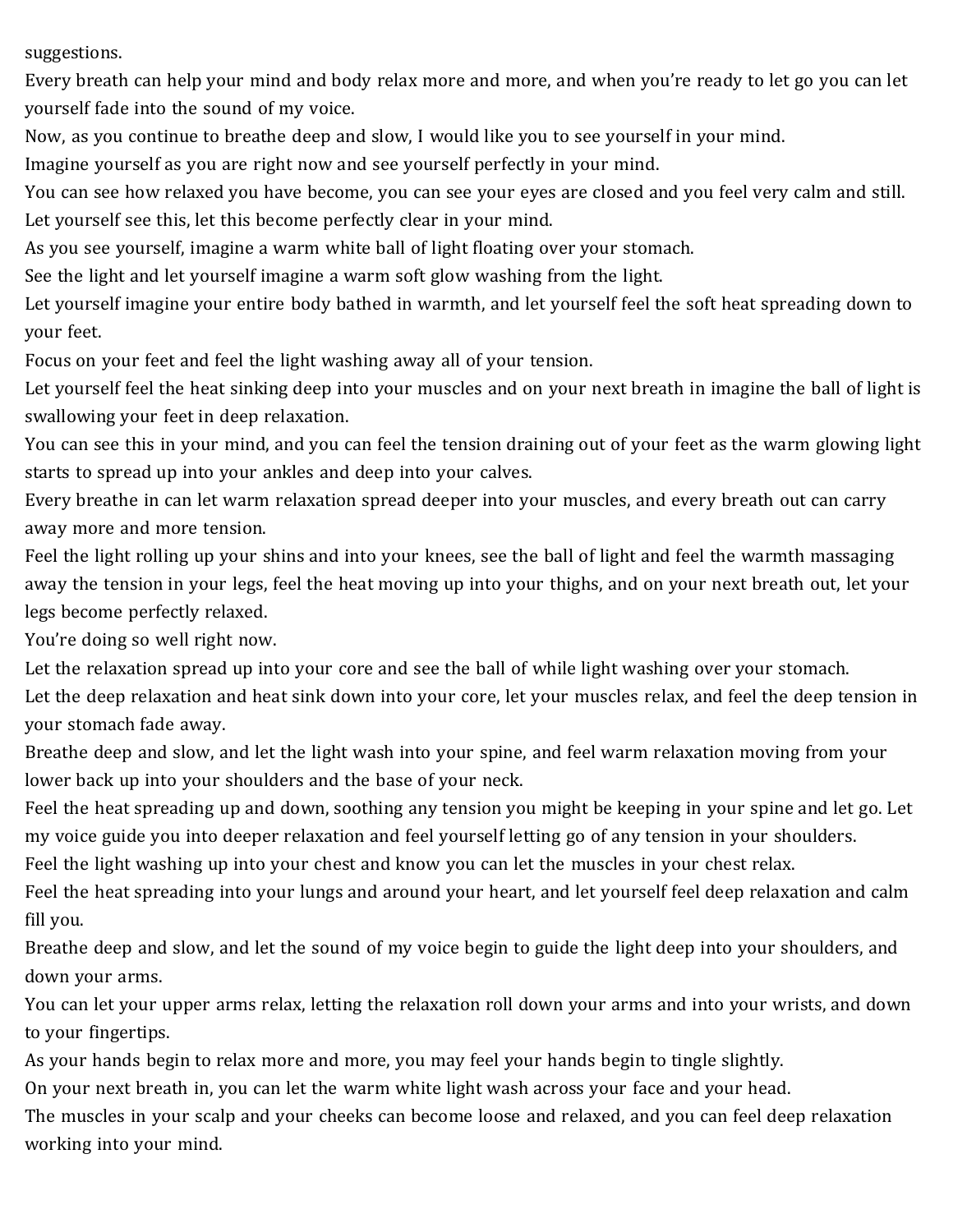Let go for me and sleep.

Sleep for me now, and surrender to the sound of my voice.

Breathe deep for me now and feel the warm relaxation spreading deeper into you core.

Let the heat relax your groin, and let the warmth spread down into your cock and balls.

Feel the warmth and relaxation sinking into the deepest parts of you, and surrender to the pleasure.

Every breath lets your body become more relaxed and more aroused.

Feel deep relaxation and arousal spreading from the top of your head to the tips of your toes.

Surrender to the pleasure, surrender to the sound of my voice.

## **Deepeners and Suggestions:**

A traditional hypnosis session is made up of 3 core parts, the induction, the deepener, and the suggestion. We've covered the induction, and now you want a deepener. Sometimes a hypnotist will use a second induction to guide someone deeper.

The easiest way to create your own deepener for this script is something like: "you are deeply hypnotized now and it feels so good. The better you feel the deeper you will fall for me. Feel the pleasure washing over you and fall twice as deep with every breath you take."

I'm not including a deepener here because this is also where you can transition most easily from this script into what you want to say and do.

As far as length goes, the deepener can be as long or as short as you want it to be, but what I recommend for this script is to make it about as long.

The customers that really want to be hypnotized will think that it can take a while, and the people that do get hypnotized will respond well to deepeners.

**On Suggestions:** Chances are you will actually hypnotize someone if you believe you can do it, and that means there's a good chance you can give someone a suggestion that will actually work on them.

Use your deepener to set them up for the suggestion you want to give. Use the deepener to really seduce them into accepting your words and letting you in.

Then, when you give someone a suggestion remember that they work the best when the person gets to decide. **Examples:**

"You can feel even more aroused by tributing me."

"If you want to fall deeper you can realize I'm the only woman you desire."

Stuff like that.

Or, you can hit the hard domination angle, just be in control, feel like you're in control and you will be. Stuff like "when you wake from trance you will do -something- then you will do -something else-, works well for that.

It just depends on what you want to do with your file, your character, your tone, etc.

It's important to remember that hypnosis isn't magic and a suggestion someone accepts is still just a suggestion. People's fetishes and their sexual desires will drive them to want to accept what you say, and will inspire them to want to play along, at least until they climax.